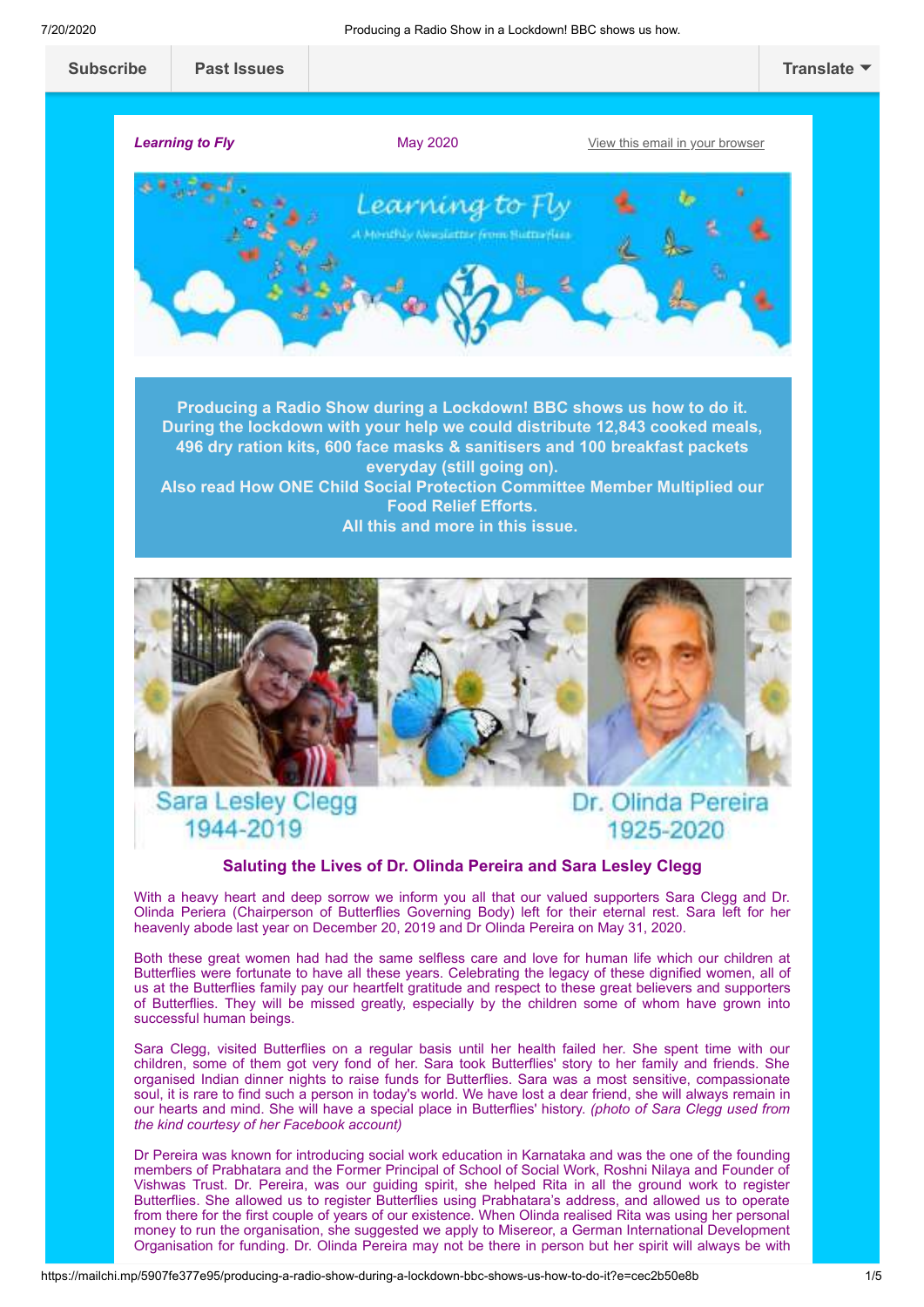#### us. B**i**literflies along with P<mark>r</mark>abhatara will organise a memorial to honour her contribution in the field of Subscribe cial work ast Issues



#### **Hope Knows No Limits** *How ONE Child Social Protection Committee Member Multiplied*

*Butterflies' Food Relief Efforts*

The following profile of a remarkable woman is an apt, timely example of how Butterflies uses collaborative structures that helps street and working children develop initiative and self-reliance....*[read more](https://www.butterflieschildrights.org/hope-knows-no-limits/)*

### **Finding an Ocean in a Desert** *How one committee became an ocean of hope in times of hunger and hopelessness*

A few years ago, Butterflies set up community-based participatory structures to prevent violence against children. Here's how one such Committee responsible for the sprawling settlement called the Gandhi Camp in South East Delhi collectively responded to the virus....*[read more](https://www.butterflieschildrights.org/ocean-in-a-desert/)*



#### **Street Education Cooperative**

*Butterflies' children's parents' appointed to the School Management Committee (SMC)* Acting on the request of the MLA (government representative), Butterflies nominated 12 parents to the School Management Committees (SMCs) in two schools. Recognizing our work in education and our enrolment of children in schools, the government accepted all our nominees for the two schools.

#### *Mother's Day celebration at Sadar Bazaar*

Expressing their love and gratitude towards their mothers, children from Sadar Bazar contact point organized a drawing and slogan writing activity on 10 May 2020.



#### *PARTNER STORIES*

#### **Child Health and Sports Cooperative**

**Pratigya, Jharkhand-** As the COVID-19 induced lockdown continued, women and children were severely hit. Young girls and women were worried about their menstrual hygiene and lack of availability of sanitary pads. To address this, Child Health Educators (CHE) and Buddies of Pratigya organised an awareness session titled 'Proud to Bleed' on world menstrual hygiene day, for young girls and women, showing them how to take preventive measures during the lockdown. The CHEs and Buddies also answered the queries of young girls and women which was followed by the distribution of sanitary pads. To reach a larger number of girls, the session was also streamed live on Facebook.

**JKSMS, Rajasthan-** Children were sensitised on the importance of wearing masks and hand hygiene.

**Shreyas, Kerala-** Shreyas CHSC participated in the break the chain campaign. Awareness on hand hygiene was also conducted in the villages followed by an online drawing competition.

**Hamara Foundation, Maharashtra-** Child Health Educators has been proactive in the distribution of Relief packets. One of the CHEs at Mumbai Haji Ali, apart from creating awareness among children on prevention from COVID-19, also used her time creatively during lockdown by making mud toys.

**Butterflies, Delhi-** Health Information Bulletins are being regularly developed and circulated among children to sensitise them on the symptoms of Covid 19 and adoption of preventive measures. **Alliance**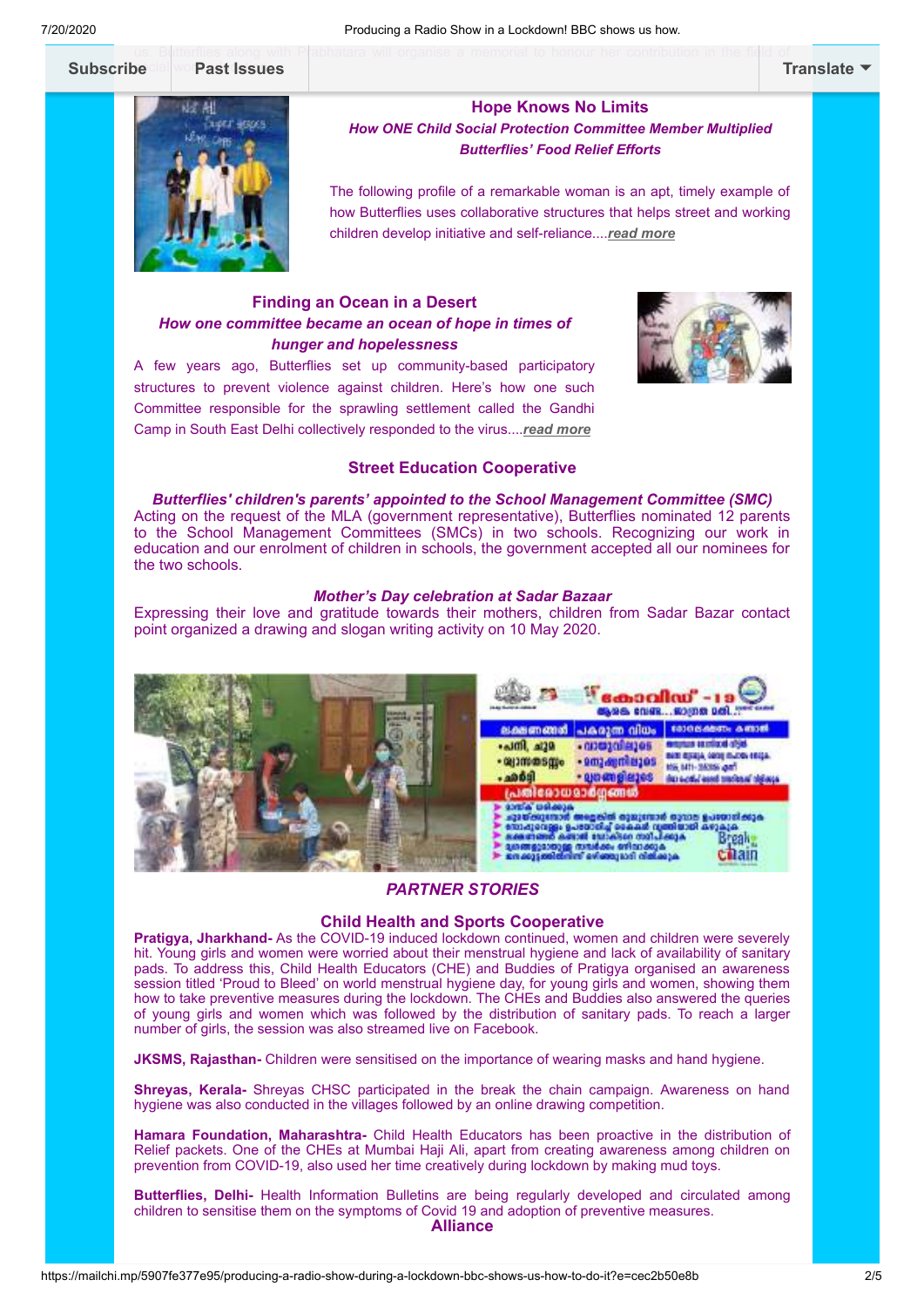

*Talk about grit! A radio show in this lockdown?* 

No access to their dedicated studio and recording equipment could not deter Butterflies Broadcasting Children (BBC) media cooperative from taking out their favorite radio show, complete with music and English subtitles. Aided by a Child Rights Advocate, the children whipped out their mobile phones got in touch with their friends in other NGOs and managed to put in a show which speaks on the Coronavirus, how to protect ourselves and coping with COVID19 constraints.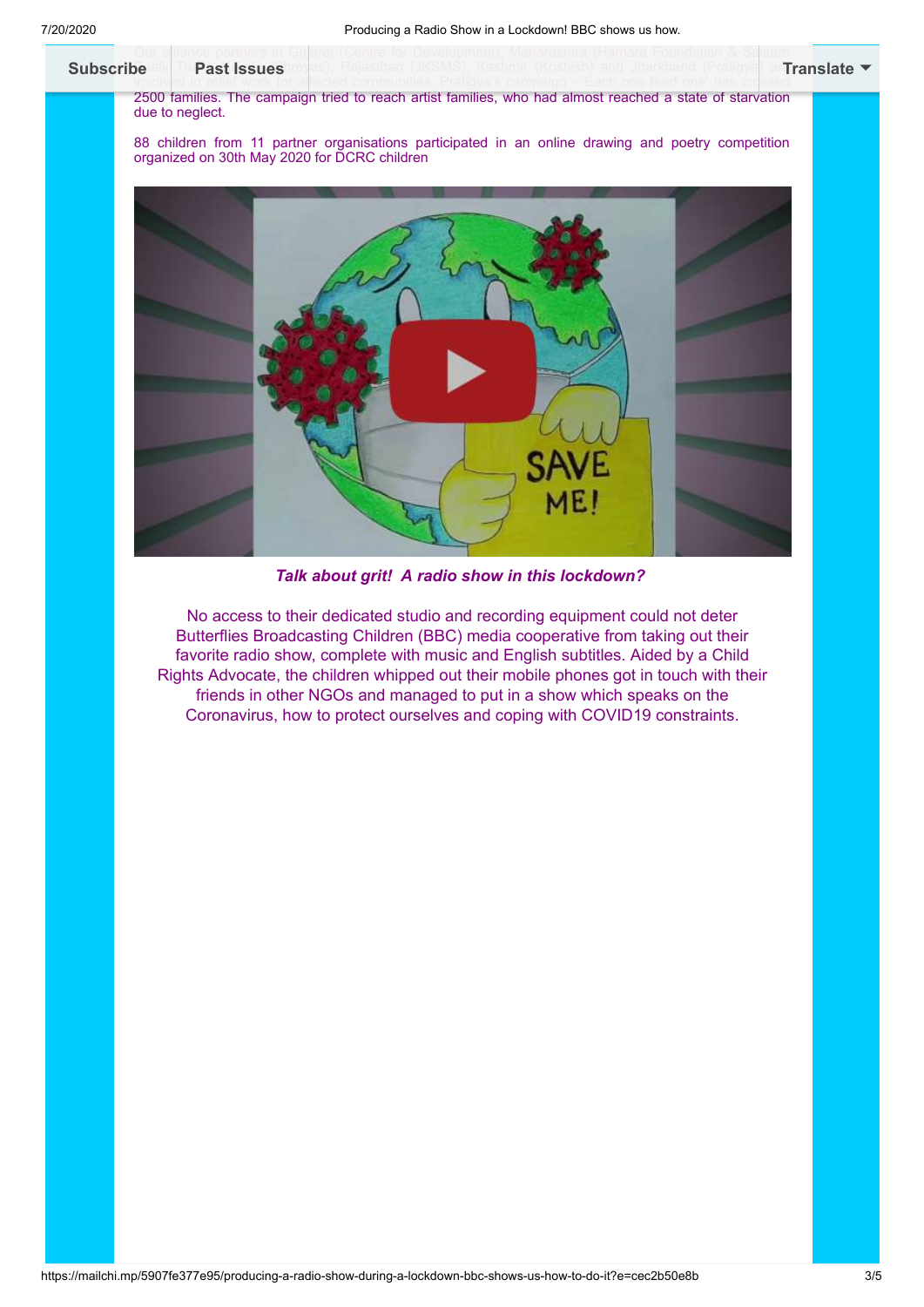### *<u>Sutterflies</u>*

Protecting and empowering children since 1989

# **SERVING THE HUNGRY** the homeless & the forgotten



## 12,843 Cooked Meals



### 496 Dry Ration Kits

Each kit consisting of 10 Kg Wheat Flour, 2 Kg Rice, 2 Kg Dal, 1 kg Salt, 1 litre Oil, 1 Kg Dalia, 2 kg Potato,<br>2 Kg Onions, 1 Kg Tomatoes and 250 gms Spices (Chilli, Coriander, Turmeric)



### 600 Face Masks and Sanitisers

100 Cooked Food Packets (everyday and still on)

**We are still serving. Can you help us?**

**[Donate Now \(Indian Citizens/Organisations\)](https://www.butterflieschildrights.org/covid-donation/)**

**[Donate Now \(Foreign Citizens/Organisations\)](https://app.etapestry.com/hosted/ButterfliesUSA/OnlineDonation.html)**